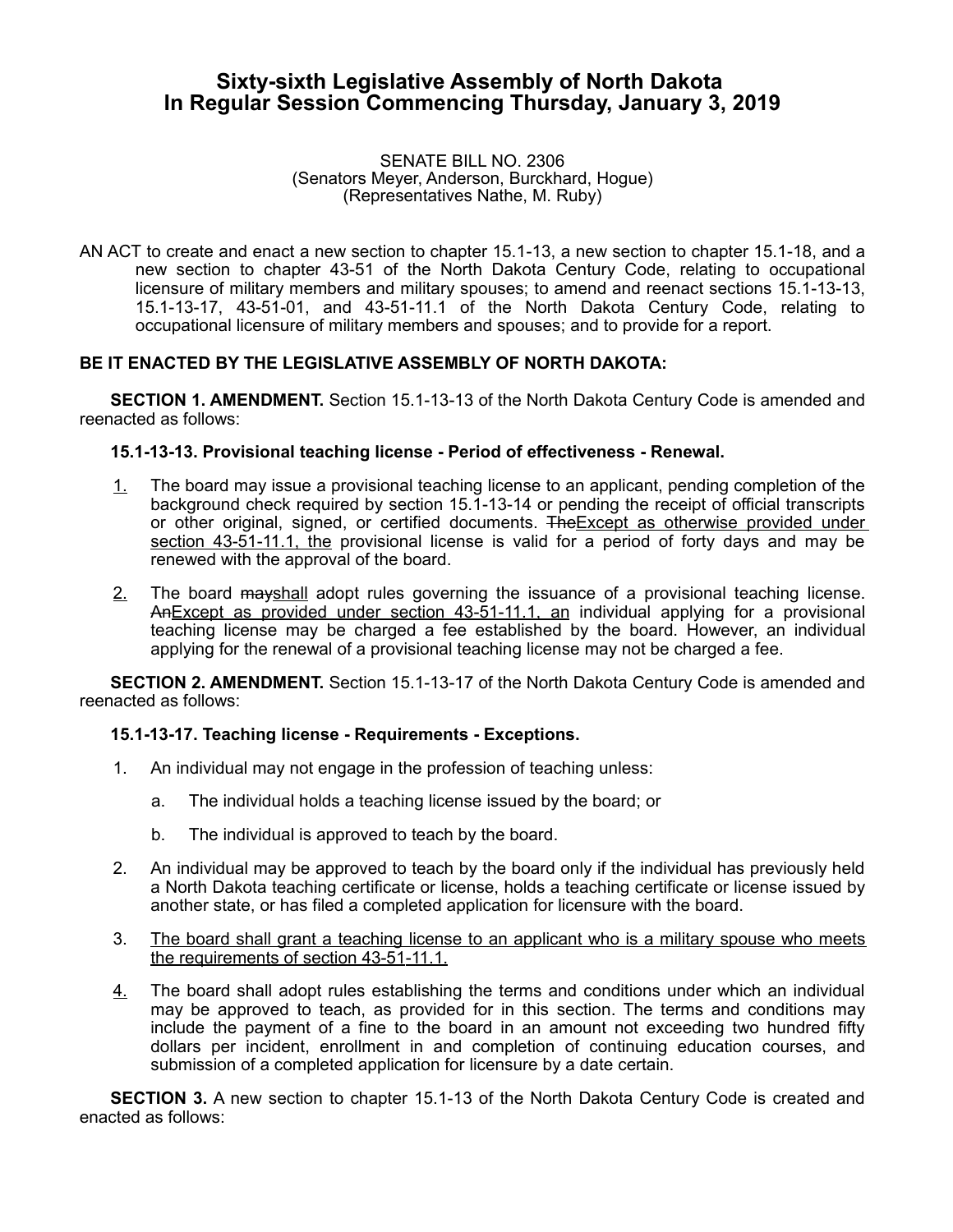# **Members of the military - Military spouses.**

- 1. Notwithstanding contrary provisions of this chapter regarding licensure and licensure renewal, sections 43-51-11 and 43-51-11.1, regarding licensure renewal of a military member and licensure of a military spouse, apply to a license issued or renewed under this chapter.
- 2. Rules adopted by the board under this chapter must comply with sections 43-51-11 and 43-51-11.1.

**SECTION 4.** A new section to chapter 15.1-18 of the North Dakota Century Code is created and enacted as follows:

# **Military spouses.**

Notwithstanding contrary provisions of this chapter regarding licensure qualifications, section 43 - 51 - 11.1, regarding licensure of a military spouse, applies to an applicant's qualifications for licensure.

**SECTION 5. AMENDMENT.** Section 43-51-01 of the North Dakota Century Code is amended and reenacted as follows:

# **43-51-01. Definitions.**

As used in this chapter, unless the context indicates otherwise:

- 1. "Board" means a board, commission, or other agency of state government created or identified in this title to regulate a particular occupation or profession and the education standards and practices board.
	- a. The term does not include the:
		- (1) State board of accountancy;
		- (2) State electrical board;
		- (3) North Dakota real estate appraiser qualifications and ethics board;
		- (4) State real estate commission;
		- (5) Secretary of state with respect to contractor licensing;
		- (6) North Dakota board of medicine; and
		- (7) State board of dental examiners.
	- b. **"Board" also**The term includes any other agency of state government which is created or identified outside this title to regulate a particular occupation or profession if the agency elects, by administrative rule, to invoke the authority in this chapter.
- 2. "Foreign practitioner" means an individual who currently holds and maintains a license in good standing to engage in an occupation or profession in a state or jurisdiction other than this state and who is not the subject of a pending disciplinary action in any state or jurisdiction.
- 3. "Good standing" means a foreign practitioner holds a current license that is not issued on a temporary or restricted basis, is not encumbered or on probation, and is not suspended or revoked.
- 4. "License" means a license, certificate, permit, or similar authorization to practice an occupation or profession which is issued by a government agency in another state or jurisdiction that imposes requirements for obtaining and maintaining a license which are at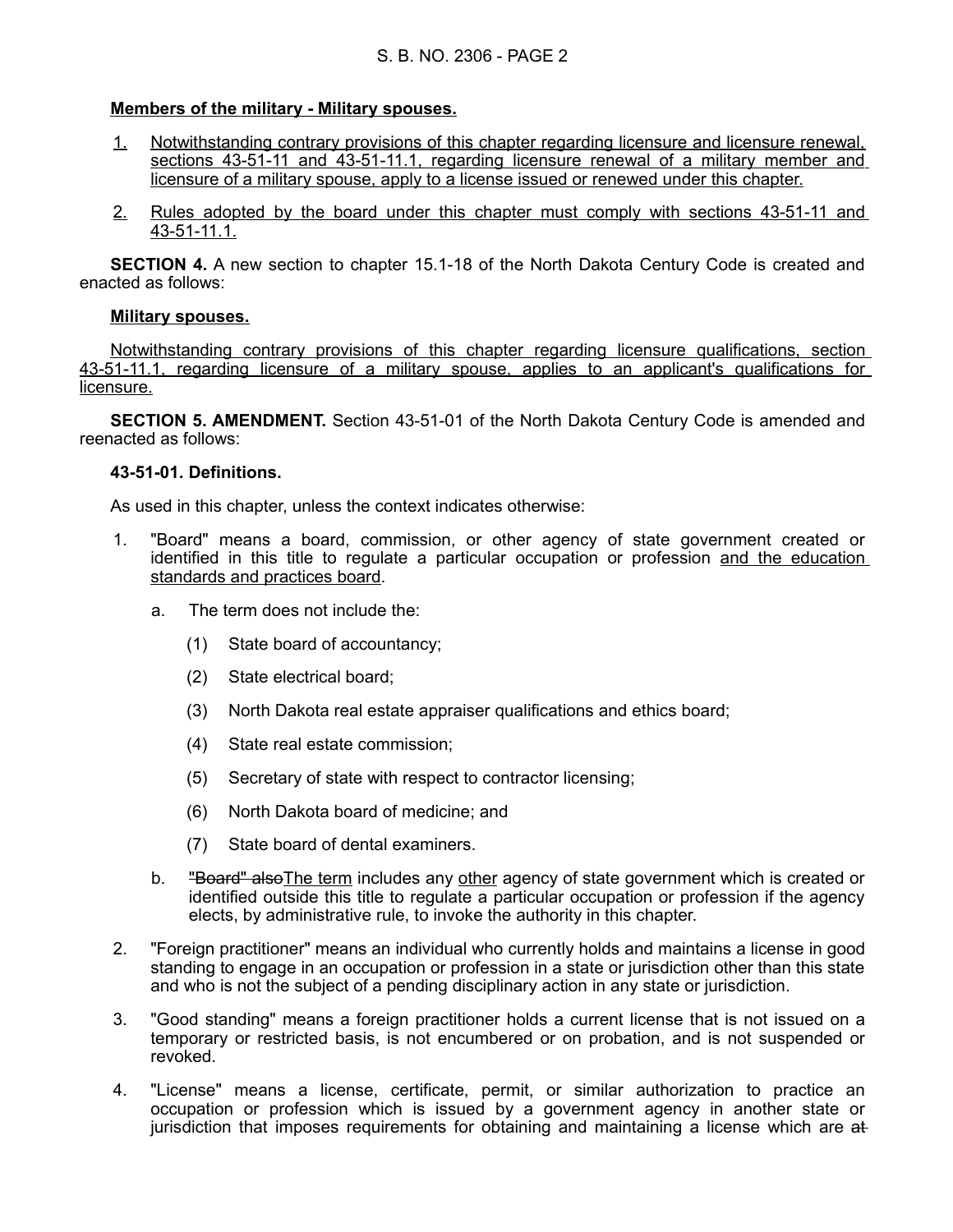least as stringent ascomparable to the requirements imposed in this state to obtain and maintain a license to practice the same profession or occupation.

- 5. "Military spouse" means a foreign practitioner who is the spouse of a member of the armed forces of the United States or a reserve component of the armed forces of the United States stationed in this state in accordance with military orders or stationed in this state before a temporary assignment to duties outside of this state.
- 6. "Occupation or profession" means activity for which a license is required from a board or similar activity for which a license is required in another state or jurisdiction.

**SECTION 6. AMENDMENT.** Section 43-51-11.1 of the North Dakota Century Code is amended and reenacted as follows:

### **43-51-11.1. Military spouses - Licensure.**

- 1. A board shall adopt rules regarding licensure of a military spouse or shall grant on a case-by-case basis exceptions to the board's licensing standards to allow a military spouse to practice the occupation or profession in the state if upon application to the board:
	- a. The military spouse demonstrates competency in the occupation or profession through methods or standards determined by the board which must include experience in the occupation or profession for at least two of the four years preceding the date of application under this section; and
	- b. The military spouse pays any fees required by the board from which the applicant is seeking a license; and
	- e. The board determines the exceptionissuance of the license will not substantially increase the risk of harm to the public. A board with authority to require an applicant to submit to a statewide and national criminal history record check under section 12-60-24 may order such a record check under this subdivision.
- 2. Under subsection 1, aA board mayshall issue a provisional license or temporary permit to a military spouse for which one or more of the licensure requirements under subsection 1 have not been substantially met. A board may not charge a military spouse any fees for a provisional license or temporary permit under this subsection. A provisional license or temporary permit issued under this subsection may not exceed two years and remains valid while the military spouse is making progress toward satisfying the necessary unmet licensure requirements. A military spouse may practice under a provisional license or temporary permit issued under this subsection until any of the following occurs:
	- a. The board grants or denies the military spouse a North Dakota license under subsection 1 or grants a North Dakota license under the traditional licensure method;
	- b. The provisional license or temporary permit expires; or
	- c. The military spouse fails to comply with the terms of the provisional license or temporary permit; or
	- d. The board revokes the provisional license or temporary permit based on a determination revocation is necessary to protect the health and safety of the residents of the state.
- 3. A board that is exempted from this chapter under subdivision a of subsection 1 of section 43-51-01 may issue a license, provisional license, or temporary permit to a military spouse in the same manner as provided under subsections 1 and 2. A board that may elect to subject the board to this chapter under subdivision b of subsection 1 of section 43-51-01 may issue a license, provisional license, or temporary permit to a military spouse in the same manner as provided under subsections 1 and 2 regardless of whether the board has adopted rules to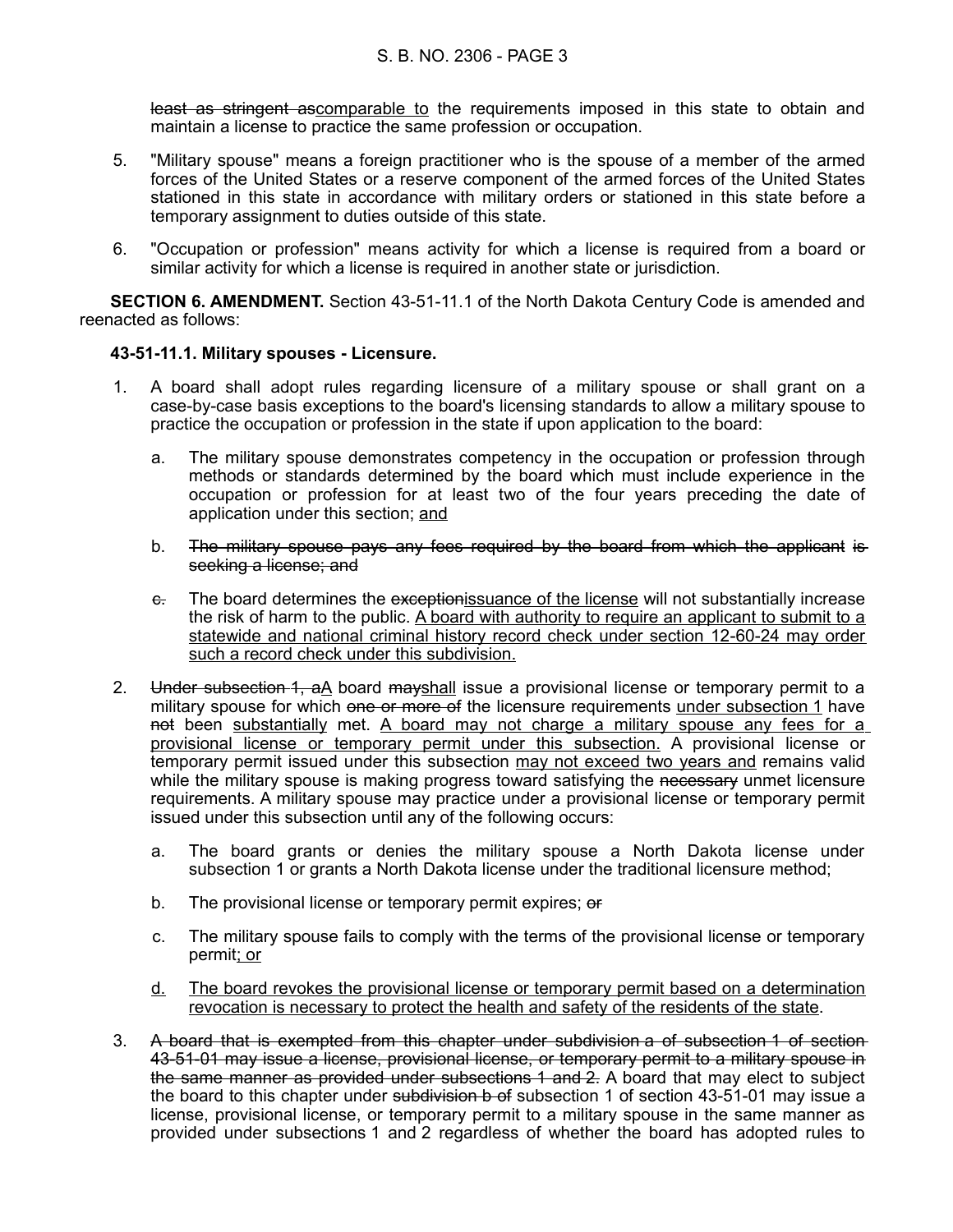subject the board to this chapter. The state board of architecture and landscape architecture is exempt from the mandate in subsection 1; however, the board voluntarily may issue a license, provisional license, or temporary permit under subsections 1 and 2.

- 4. A military spouse issued a license under this section has the same rights and duties as a licensee issued a license under the traditional licensure method.
- 5. If within thirty days of receipt of a completed application under subsection 1 the board does not grant or deny a license under subsection 1 or does not issue a provisional license or temporary permit under subsection 2, the board automatically shall issue a provisional license or temporary permit. A provisional license or temporary permit issued under this subsection remains valid until the board grants or denies the application for licensure under subsection 1 or issues a provisional license or temporary permit under subsection 2.
- 6. For purposes of this section, the term "board" includes the state board of accountancy, state electrical board, North Dakota real estate appraiser qualifications and ethics board, state real estate commission, secretary of state with respect to contractor licensing, North Dakota board of medicine, and state board of dental examiners.

**SECTION 7.** A new section to chapter 43-51 of the North Dakota Century Code is created and enacted as follows:

# **Members of the military and military spouses - Licensure applications.**

- 1. On each licensure application and renewal form, a board shall inquire and maintain a record of whether an applicant or licensee is a member of the military or military spouse. If an applicant self-identifies as and provides the board with satisfactory proof of being a military spouse, the board immediately shall commence the process to issue a license, provisional license, or temporary permit under section 43-51-11.1.
- 2. For purposes of this section, the term "board" includes the state board of accountancy, state electrical board, North Dakota real estate appraiser qualifications and ethics board, state real estate commission, secretary of state with respect to contractor licensing, North Dakota board of medicine, and state board of dental examiners.

**SECTION 8. OCCUPATIONAL LICENSURE BOARDS - REPORT TO DEPARTMENT OF COMMERCE.** During the 2019-20 interim, each occupational and professional board shall review its licensure laws and rules to determine whether the laws and rules are consistent with sections 43-51-11 and 43-51-11.1 and section 7 of this Act. Before August 2020, on a form developed by the department of commerce, each occupational and professional board shall submit a report to the department of commerce on the status and outcome of that board's review of its laws and rules.